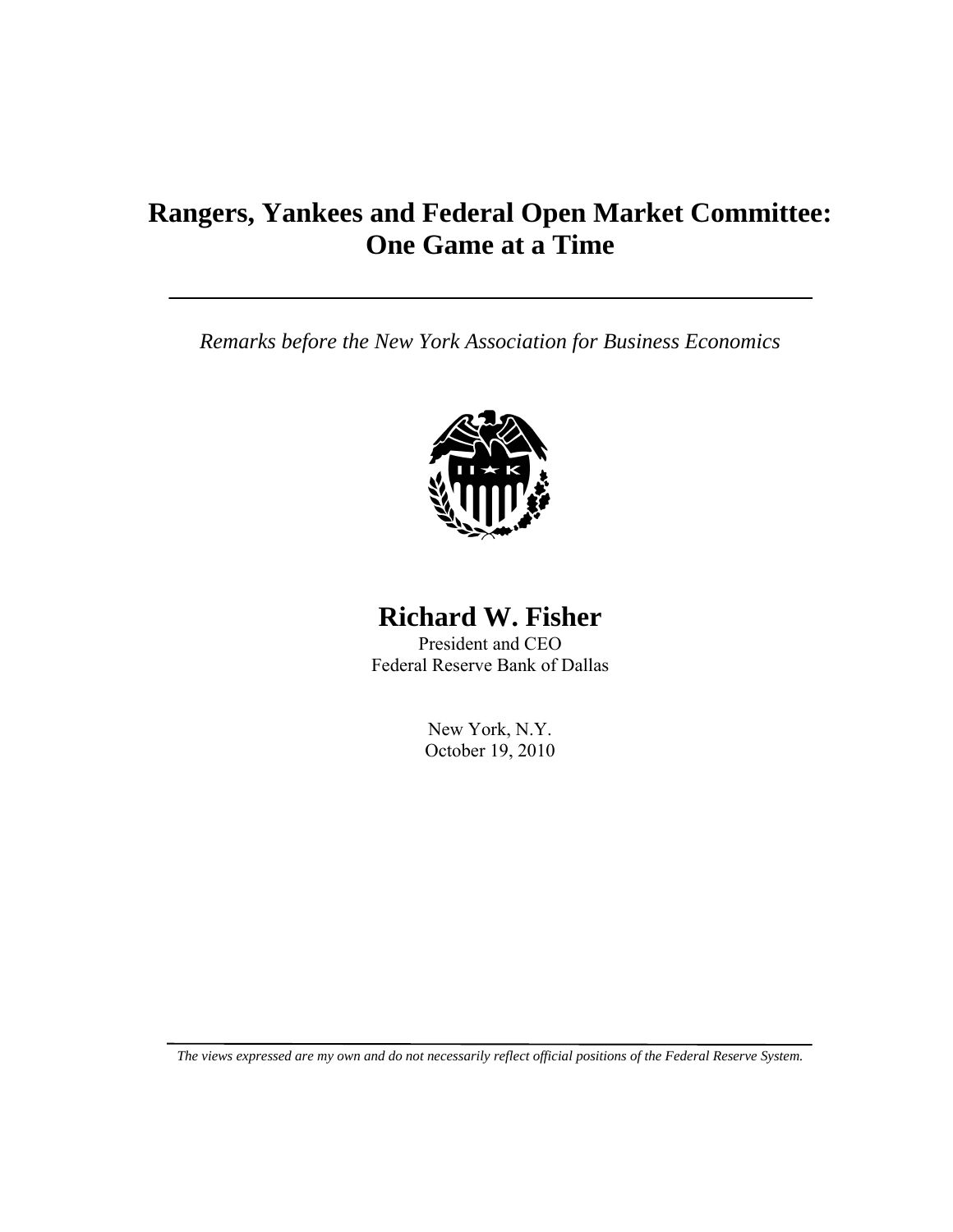### **Rangers, Yankees and Federal Open Market Committee: One Game at a Time**

#### Richard W. Fisher

Thank you, Steve (Gallagher). I am incredibly touched that you and the New York Association for Business Economics are holding this lunchtime rally for the Texas Rangers baseball franchise.

I have been asked to talk about the economy. I realize that many of you are here looking for clues as to what will emerge from the next meeting of the Federal Open Market Committee (FOMC). You might get a sense of what shapes one FOMC participant's perspectives and inputs this afternoon. But let me say right up front that as in the American League championship playoffs, the outcome of the next FOMC is yet to be determined.

Just as bookies in Vegas adjust their lines for the playoffs, the oddsmakers on the Street are constantly reassessing their positions regarding monetary policy. They change with new developments in the economy (the Fed's Beige Book, for example, will be released tomorrow); with every public pronouncement of individual FOMC members; with insights proffered by the daily wire services and editorials in the Sunday editions of the nation's finest newspapers (and good regional ones like your *New York Times*); and with the insights of consultants and analysts, some of whom even claim, spuriously, to have access to the internal deliberations of Federal Reserve policymakers. But until the committee meets, nothing is decided.

You should bear this in mind given the recent speculation about the prospect for further quantitative easing or the shape and nature of forward policy guidance: No decisions have been made on these fronts and will not be made until the committee concludes its deliberations at its next meeting on Nov. 3.

Well, there is your "take home" from lunch! But given that we have some time left, if you will indulge me, I would like to give you one man's view on the outlook for the U.S. economy. I do so with considerable humility being in a room full of major league economists. And because the professional economists among you know as well as I do that John Kenneth Galbraith was not all that far off when he divulged that "economic forecasting was invented to make astrology look respectable."

So what do I divine from contemplating the celestial bodies of the economy? And how might this shape my approach to monetary policy?

Late last year and in early 2010, we had a burst of growth led primarily by inventory adjustment. Real inventory accumulation rose from a minus \$162 billion in the second quarter of 2009 to a plus \$69 billion in the second quarter of 2010, a swing of \$231 billion that accounted for approximately 61 percent of the 3 percent real GDP growth that we saw over that four-quarter period. With inventories now better aligned with sales, it is doubtful this variable will provide much economic propulsion in the coming quarters.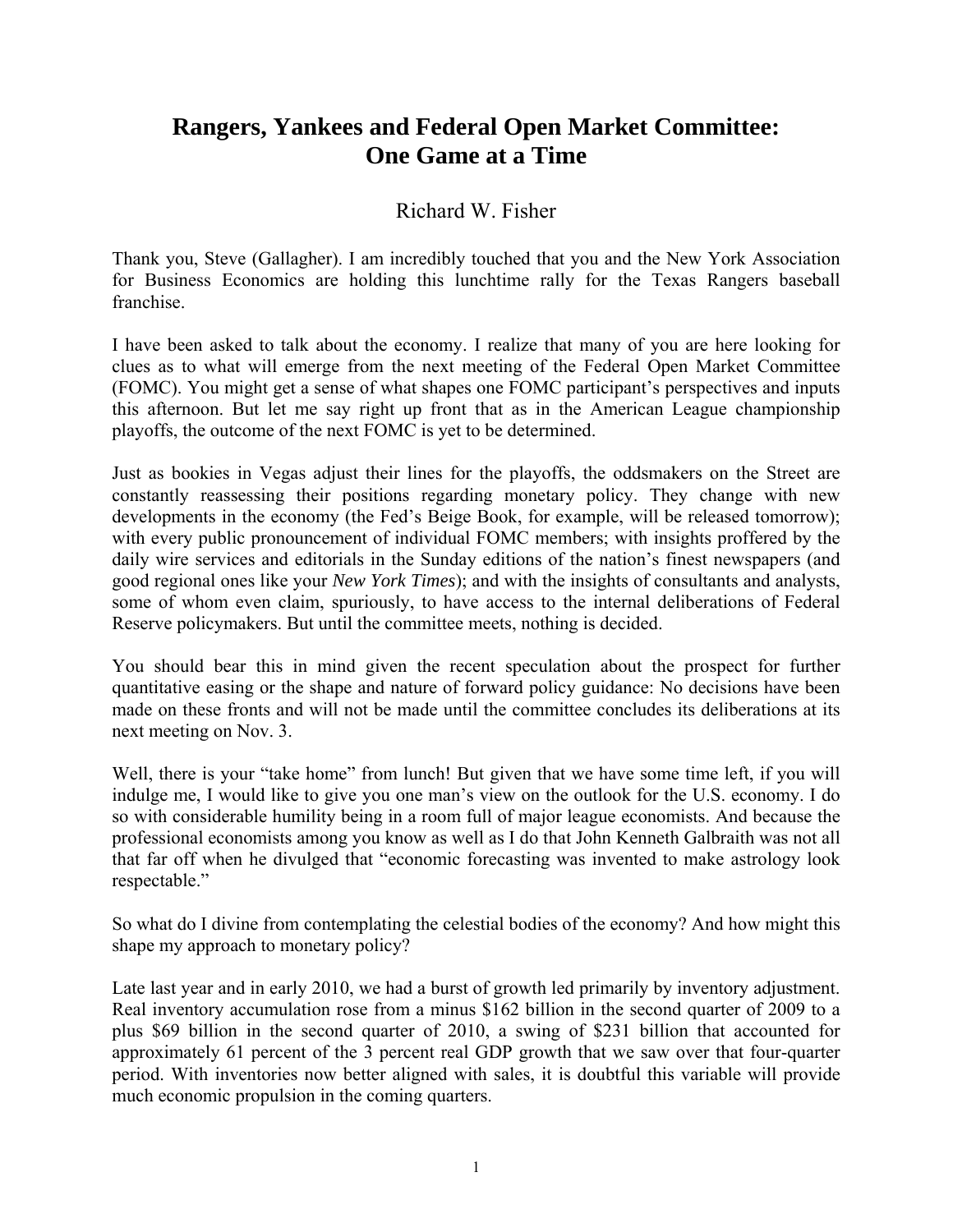Turning to final demand, the weak pace of recovery in U.S. export markets and political and budget realities mean that little near-term growth impetus can be expected from net exports and government purchases. Only consumption and nonresidential fixed investment are likely to make positive contributions to the expansion. In these sectors, there is no reason to believe that growth will be notably strong, though the latest retail numbers surprised to the upside despite the warm weather, which typically retards fall sales. Residential investment, meanwhile, was an outright drag on growth last quarter, reflecting the hangover from expiring tax incentives; now, the foreclosure debacle has added a serious wrinkle to the potential for a clearing of that crucial market. On net, then, I see only modest third-quarter growth at a level slightly above 2 percent, with a gradual rate of acceleration to what would best be described as moderate growth after that.

Contemplating this scenario, the brow begins to furrow. We are barely cruising above what we at the Dallas Fed call "stall speed." Annual real gross domestic product (GDP) growth below 2 percent has predicated every recession since 1970. If we continue to barely clear the 2 percent hurdle, the pace of economic recovery will be insufficient to create the number of jobs the United States needs to bring down unemployment significantly in the foreseeable future. If we cannot generate enough new jobs to sufficiently absorb the labor force over the intermediate future, we cannot expect to grow the final demand needed to achieve more rapid economic growth.

In the summation of the recent FOMC meeting, released after we concluded our deliberations, it was crisply noted that "employers remain reluctant to add to payrolls." At the same time, the committee reported it saw no prospect on the foreseeable horizon for inflation―the bête noire of all central bankers―to raise its ugly head; neither was the bête rouge of deflation highlighted. Instead, in more convoluted syntax, the majority view of the committee was summarized as follows: "Measures of underlying inflation are currently at levels somewhat below those the committee judges most consistent, over the longer run, with its mandate to promote maximum employment and price stability." The statement concluded by saying that the FOMC is "prepared to provide additional accommodation if needed to support the economic recovery and to return inflation, over time, to levels consistent with its mandate."<sup>1</sup> Chairman (Ben) Bernanke, who I might add is the only person empowered to speak on behalf of the entire committee, repeated this verbatim in the penultimate sentence of his speech last Friday in Boston: "In particular," he said, "the FOMC is prepared to provide additional accommodation if needed to support the economic recovery and to return inflation over time to levels consistent with our mandate." And he concluded by saying: "Of course, in considering possible further actions, the FOMC will take account of the potential costs and risks of nonconventional policies, and, as always, the committee's actions are contingent on incoming information about the economic outlook and financial conditions."<sup>2</sup> In short, the Chairman said nothing in Boston that hadn't already been said in the FOMC's most recent pronouncement or in his earlier speech in Jackson Hole, Wyoming.

Let me give you my two cents on some of the potential costs and risks that the Chairman has been referencing in his recent speeches.

I very much share the concerns of my colleagues who fret that unemployment is not receding quickly enough. (I spent too much of my childhood with a father who, bless his soul, often struggled to find work.) Given that we at the Fed are mandated to maintain price stability and create the monetary conditions to encourage maximum employment growth―at a time when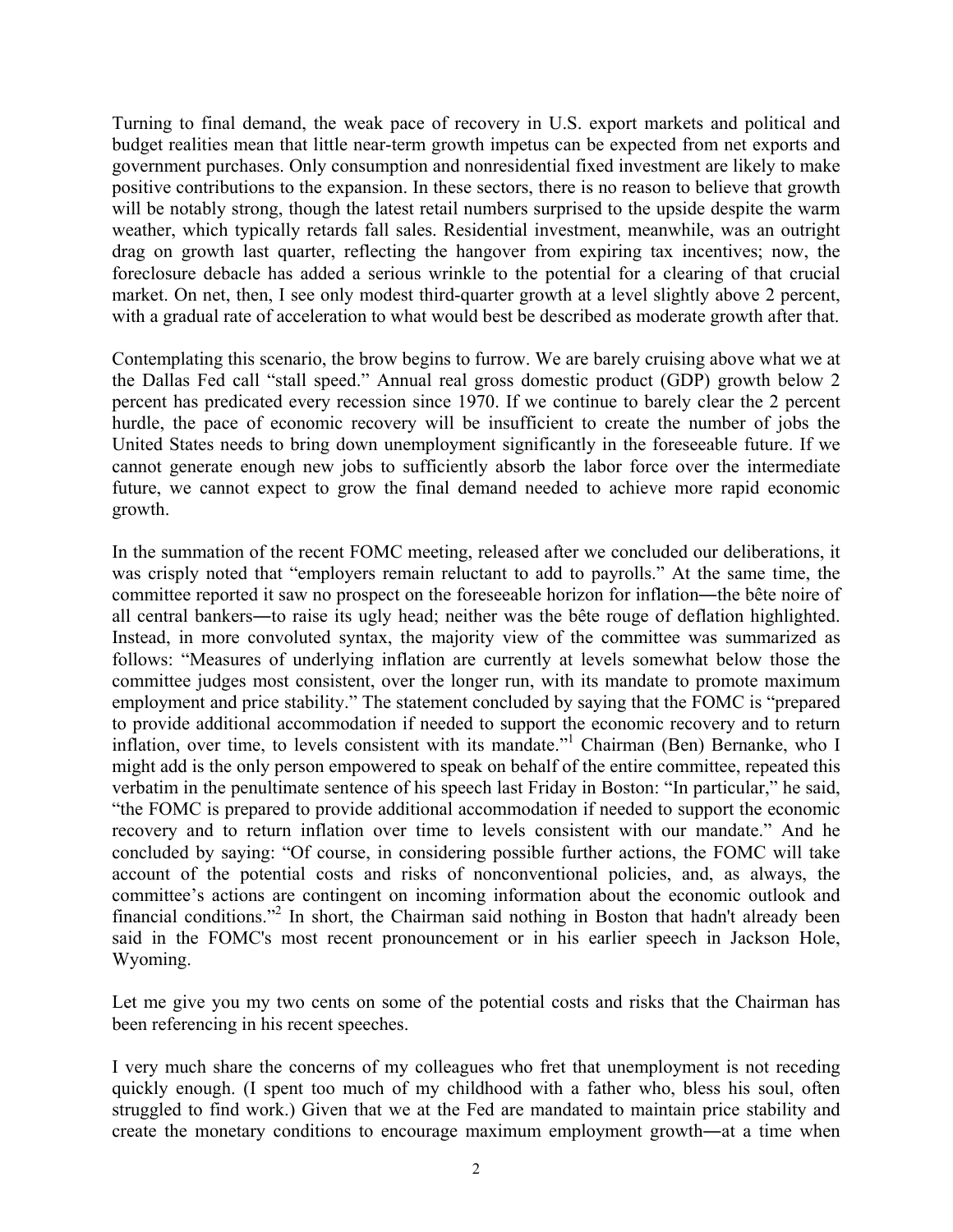inflation is "somewhat below" what the committee as a whole judges appropriate―I instinctively understand the impulse to put the monetary pedal to the metal to try to move the needle on employment growth. The problem is that, presently, the efficacy of further accommodation using nonconventional policies is not all that clear.

When the Federal Reserve buys Treasuries to drive down yields, it adds money to the financial system. In sharp contrast to the depths of the Panic of 2008, when liquidity had evaporated and we stepped into the breach to revive it, today there is abundant liquidity in our economy. The excess reserves of private banks parked at the 12 Federal Reserve Banks exceed \$1 trillion. Nonfinancial corporations have an aggregate liquid-asset ratio running at a seven-year high; cash flow from current production is running above total investment expenditure; cash as a percentage of market cap is extraordinarily high. Credit availability remains a challenge for small businesses, but only 3 percent of small businesses surveyed by the National Federation of Independent Business reported financing as their top business problem in October.<sup>3</sup> And reports of lagging receivables or the stretching out of payment terms that were so prominent only one year ago in the corporate supply chain have become as scarce as hens' teeth.

However one may view the prominence of credit constraints for small businesses, it is unclear whether broad monetary actions will alleviate them; it might be more appropriate, perhaps, for the Treasury to undertake a targeted fiscal initiative to improve credit availability to small businesses. For mid- and large-size nonfinancial firms, capital is fairly abundant in America, and it is unclear how much they would benefit from lowering Treasury interest rates.

The vexing question is: Why isn't this liquidity being utilized to hire new workers and reduce unemployment? Why is it that, as pointed out in Alan Greenspan's op-ed in the Oct. 7 edition of the *Financial Times*, the share of liquid cash flow allocated to long-term fixed asset investment has fallen to its lowest level in the 58 years for which data are available?<sup>4</sup> If current dramatically high levels of liquidity and low interest rates are not being harnessed to add to payrolls or expand capital expenditures, would driving interest rates further down and adding more liquidity to the system through Fed purchases of Treasury securities induce U.S. businesses and consumers to get on with spending it?

The intrepid theoretical economist would argue in the affirmative, the logic being that there is a tipping point at which the market becomes convinced that money held in reserve earning negligible returns is at risk of being debased through some inflation and, thus, should be spent rather than hoarded. Hence, the appeal of the Fed's showing a little leg of inflationary permissiveness.

There is some valid theory behind this approach. Yet, my soundings among those who actually do the work of creating sustainable jobs and making productive capital investments―private businesses, big and small―indicate that few are willing to commit to expanding U.S. payrolls or to undertaking significant commitments to expand capital expenditures in the U.S. other than in areas that enhance the productivity of the current workforce. Without exception, all the business leaders I interview cite nonmonetary issues―fiscal policy and regulatory constraints or, worse, uncertainty going forward―and better opportunities for earning a return on investment elsewhere as factors inhibiting their willingness to commit to expansion in the U.S. As the CEO of one medium-size business put it to me shortly before the last FOMC, "Part of it is uncertainty: We just don't know what the new regulations [sic] like health care are going to cost and what the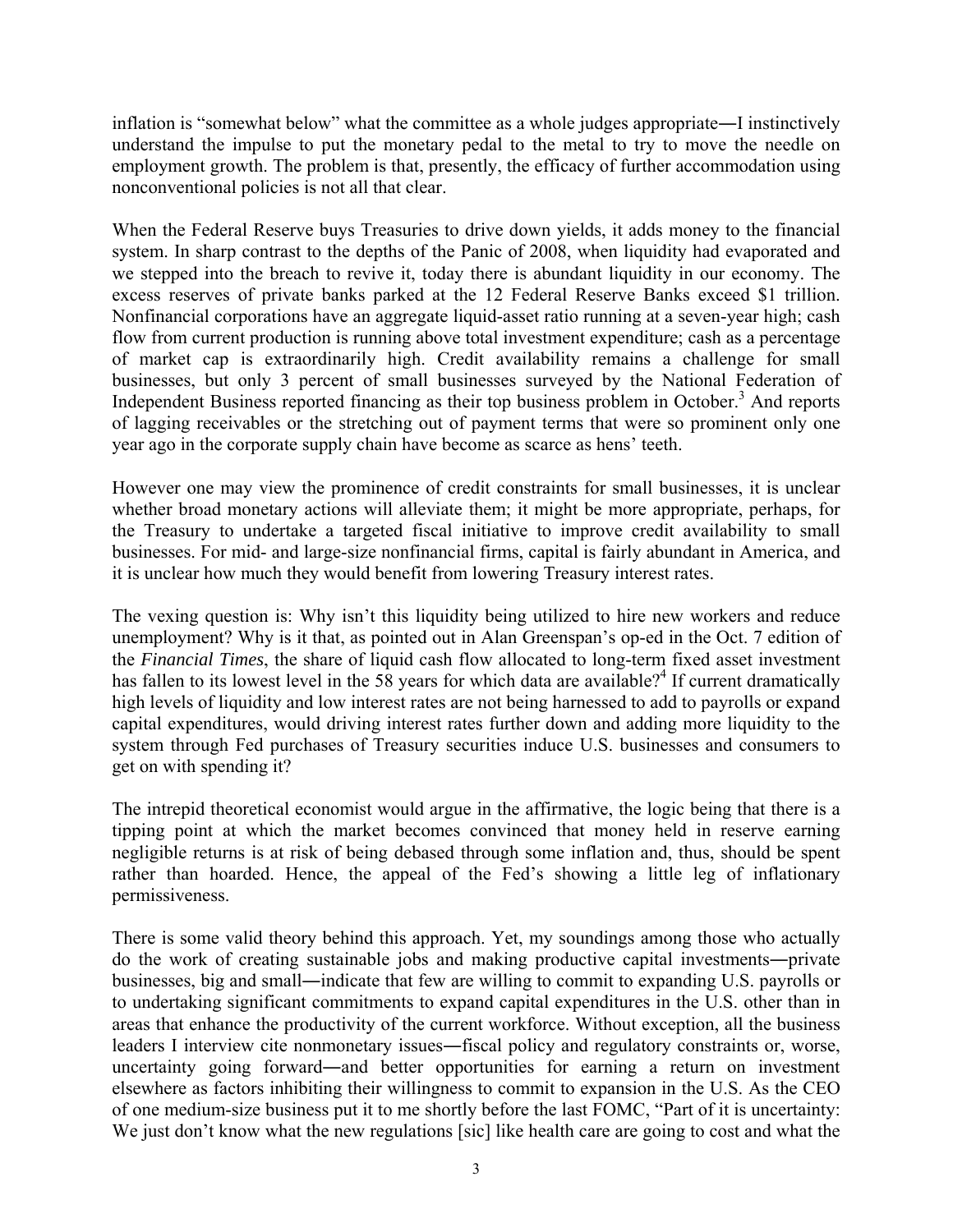new rules will be. Part of it is certainty: We know that taxes are eventually going to have to increase to get us out of the fiscal hole Republicans and Democrats alike have dug for us, and we know that regulatory intervention will be getting more intense." Small wonder that most business leaders I survey, including those at small businesses, remain fixated on driving productivity and lowering costs, budgeting to "get fewer people to wear more hats." Tax and regulatory uncertainty―combined with a now well-inculcated culture of driving all resources, including labor, to their most productive use at least cost―does not bode well for a rapid diminution of unemployment and the concomitant expansion of demand.

So, it is indeed true that some economic theories would lead one to believe we can shake job creation from the trees if we were to further expand our balance sheet, and/or induce greater final demand if people and businesses with money in their pockets believe the central bank will tolerate inflation somewhat "above" levels consistent with our mandate. Yet, to paraphrase the early 20th century progressive Clarence Day―the once-ubiquitous contributor to my favorite magazine, *The New Yorker*—"Too many (theorists) begin with a dislike of reality."<sup>5</sup> The reality of fiscal and regulatory policy inhibiting the transmission mechanism of monetary policy is most definitely present and is vexing to monetary policy makers. It is indisputably a significant factor holding back the economic recovery.

One of my most intellectually credentialed and also pragmatic colleagues, the president of the Minneapolis Fed, Narayana Kocherlakota, has noted that a deep-seated problem is structural unemployment. He believes that we do not have a workforce adequate to meet the needs of the high-value-added businesses that define the U.S. "Firms have jobs but can't find appropriate workers," he says. And he concludes, "It is hard to see how the Fed can do much to cure this problem."<sup>6</sup> I would add that if this were true, then the matching of job skills to needs is doubly complicated if businesses feel handicapped by the current tax and regulatory regime or see other countries as better places to expand in a globalized, cyber-ized economy that encourages investment to gravitate to optimal locations for enhancing return on investment.

While its sports coverage is second to none, my favorite part of the *New York Times* is the obituary section. I read it daily not only because it is superbly written, but because it offers nuggets of wisdom learned by others who have gone before us. If you had read the obit of former Fed Governor Sherman Maisel two weeks ago, you might have noticed a relevant quote from his repertoire: "In my view, changes in monetary policy may be desirable, but they should be used only to a limited degree in attempts to control movements in demand arising from non-monetary sources."<sup>7</sup> There are limits to what monetary policy can accomplish if fiscal policy blocks the road.

Of course, if fiscal and regulatory authorities are able to dispel the angst that businesses are reporting and put together a credible plan for deficit reduction that does not choke off growth, further accommodation might not even be needed. If job-creating businesses are more certain about future policy and are satisfactorily incentivized, they are more likely to take advantage of low interest rates, release the liquidity they are hoarding and invest it robustly in hiring and training a workforce that will propel the American economy to new levels of prosperity. This would render moot the argument for QE2, or a second round of quantitative easing**.** The key is to remove or reduce the tax and regulatory uncertainties that act as an impediment to businesses as they respond to increases in final demand. I think most all would consider this to be a far more desirable outcome than being saddled with a bloated Fed balance sheet.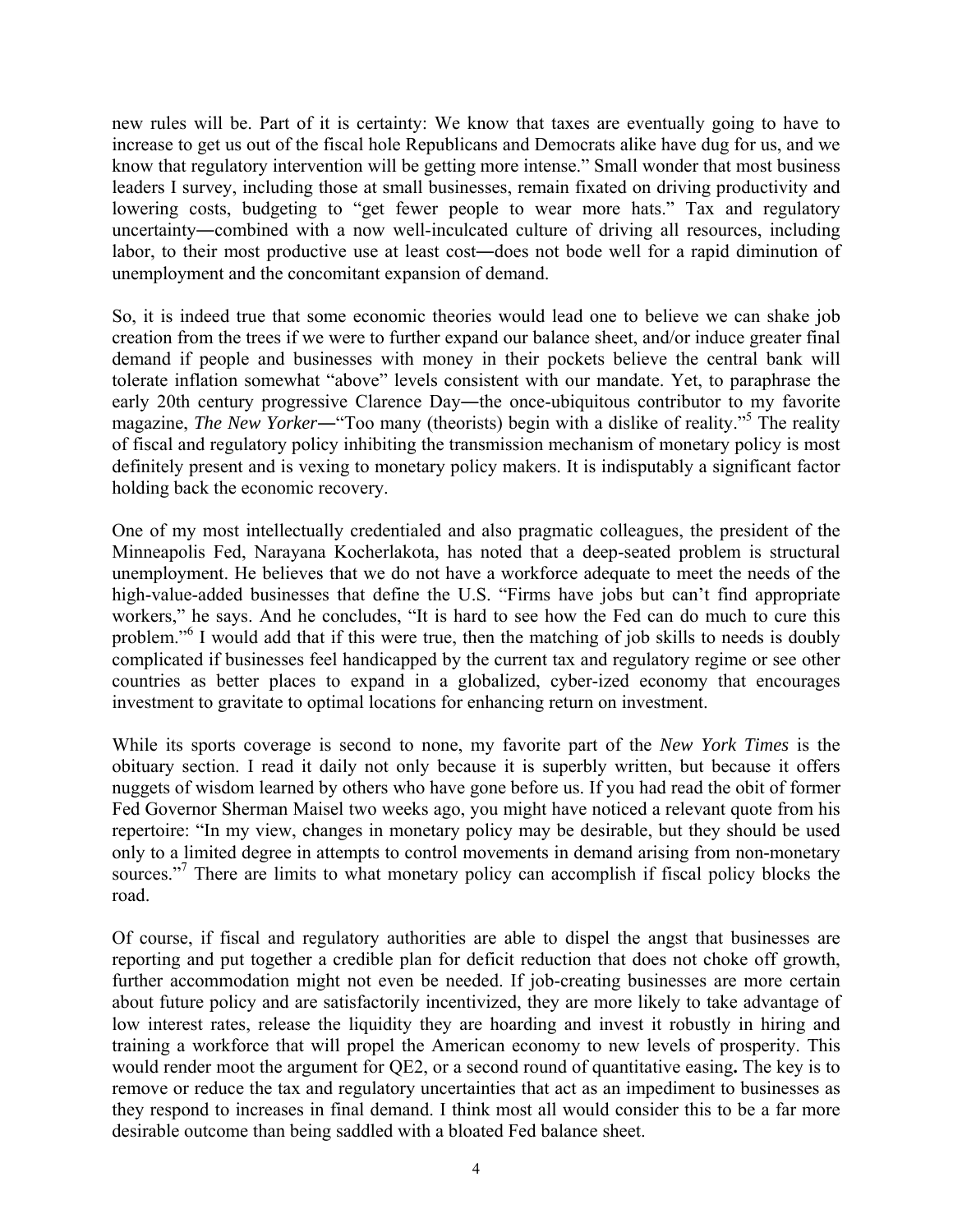In my darkest moments, I have begun to wonder if the monetary accommodation we have already engineered might even be working in the wrong places. The Treasury International Capital, or TIC, data released yesterday morning show that foreign interest in buying Treasuries remains robust. Yet, far too many of the large corporations I survey that are committing to fixed investment report that the most effective way to deploy cheap money raised in the current bond markets or in the form of loans from banks, beyond buying in stock or expanding dividends, is to invest it abroad where taxes are lower and governments are more eager to please. This would not be of concern if foreign direct investment in the U.S. were offsetting this impulse. This year, however, net direct investment in the U.S. has been running at a pace that would exceed minus \$200 billion, meaning outflows of foreign direct investment are exceeding inflows by a healthy margin. We will have to watch the data as they unfold to see if this is momentary fillip or evidence of a broader trend. But I wonder: If others cotton to the view that the Fed is eager to "Open (the) Spigot," as proclaimed on the front page of the Oct. 6 *Wall Street Journal,*<sup>8</sup> might this not add to the uncertainty already created by the fiscal incontinence of Congress and the regulatory and rulemaking excesses about which businesses now complain?

In performing a cost/benefit analysis of a possible QE2, we will need to bear in mind that one cost already incurred in the process of running an easy-money policy has been to drive down the returns earned by savers, especially those who do not have the means or sophistication or the demographic profile to place their money at risk further out in the yield curve or who are wary of the inherent risk of stocks. A great many baby boomers or older cohorts who played by the rules, saved their money and migrated over time, as prudent investment counselors advise, to short- to intermediate-dated, fixed-income instruments are earning extremely low nominal and real returns on their savings. Further reductions in rates earned on savings will hardly endear the Fed to this portion of the population. Moreover, driving down bond yields might force increased pension contributions from corporations and state and local governments, decreasing the deployment of monies toward job maintenance in the public sector. Debasing those savings with even a little more inflation than what is above minimal levels acceptable to the FOMC is also unlikely to endear the Fed to these citizens. And if―and here I especially stress the word "if" because the evidence is thus far only anecdotal and has yet to be confirmed by longer-term data―*if* it were to prove out that the reduction of long-term rates engendered by Fed policy had been used to unwittingly underwrite investment and job creation abroad, then the potential political costs relative to the benefit of further accommodation will have increased.

Another issue to be considered before embarking on a program to purchase additional long-term assets is whether such programs violate the basic tenets of the bedrock Bagehot principle, named for the 19th century British leader who "wrote the playbook" for central banking. Walter Bagehot advocated that when responding to a financial crisis, a central bank should lend freely at a penalty rate to anybody and everybody on good collateral. This was the principle we followed in addressing the Panic of 2008, and it was the right thing to do. While none of us are satisfied with the current pace of economic expansion and job creation, presently it is not clear that conditions warrant further crisis-like deployment of the Fed's arsenal. Besides, it would be hard to build a case that the main recipient of further credit extensions, namely the U.S. Treasury, and borrowers whose rates are based on historically low spreads over Treasuries have difficulty accessing the capital markets.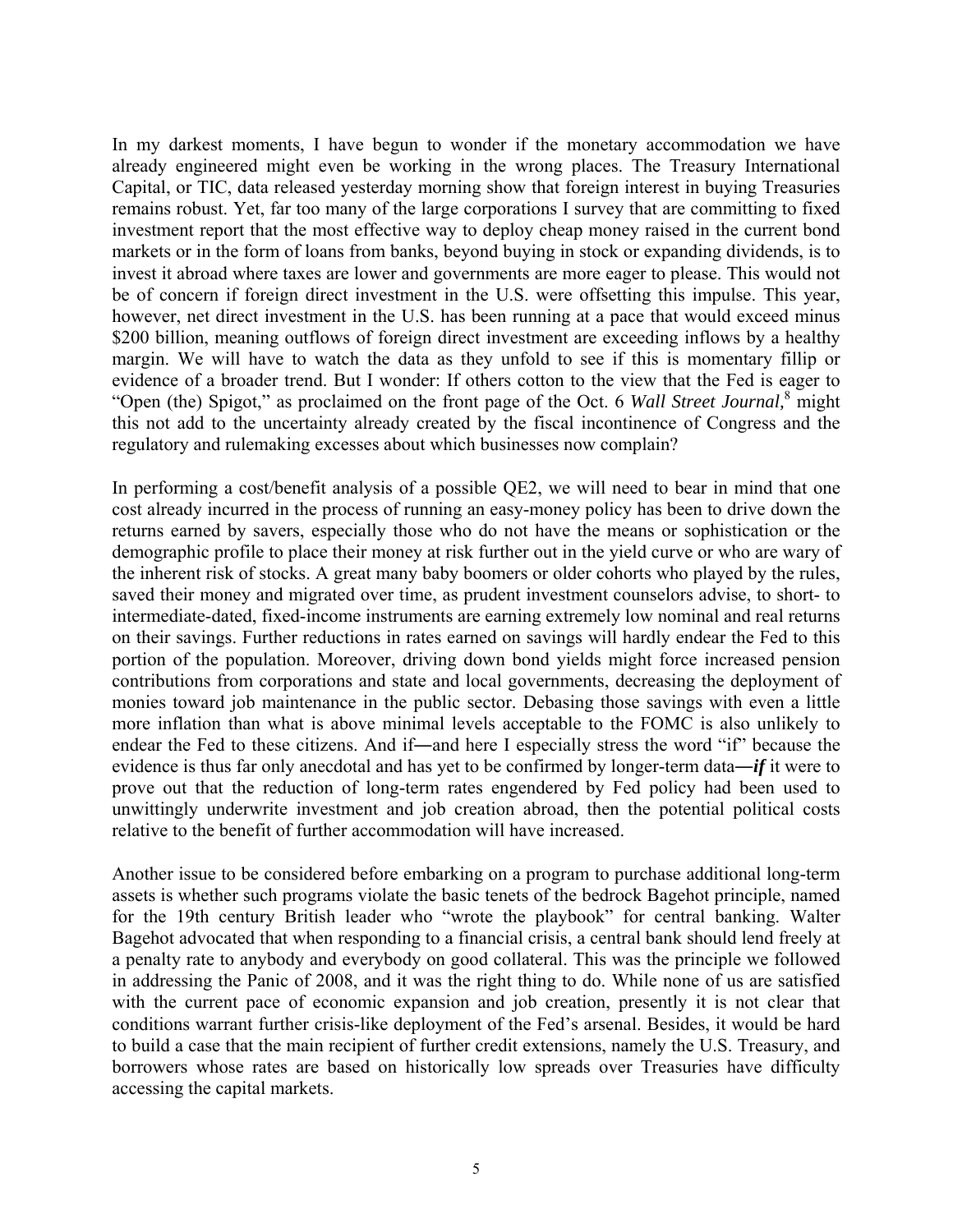Part of our cost/benefit analysis should include where the inertia of quantitative easing might take us. Let's go back to that eye-popping headline in the *Wall Street Journal*: "Central Banks Open Spigot." The article led off with a discussion of the Bank of Japan's announcement of a new bond-buying program. It prefaced this by noting that this round of the Bank of Japan's quantitative easing was done "anticipating that the U.S. Federal Reserve will resume large-scale purchases of U.S. Treasury bonds and [in light of] strong domestic political pressure to spur growth and restrain a rising yen." Referring to the fact that the BOJ would be buying real estate investment funds and exchange-traded funds, in addition to government bonds and corporate IOUs, it then quoted the governor of the bank, Masaaki Shirakawa―a thoughtful man and, incidentally, a member of the advisory board of the Dallas Fed's Globalization and Monetary Policy Institute—as concluding: "If a central bank tries to seek greater impact from its monetary policy, there is no choice but to jump into such a world." The article went on to say: "Central bankers elsewhere are strongly indicating that they are preparing to open credit spigots to reflate their economies at a time when fiscal policy is stalled or contracting."

My reaction to reading that article was that it raises the specter of competitive quantitative easing. Such a race would be something of a one-off from competitive devaluation of currencies, a beggar-thy-neighbor phenomenon that always ends in tears. It implies that central banks should carry the load for stymied fiscal authorities―or worse, give in to them―rather than stick within their traditional monetary mandates and let legislative authorities deal with the fiscal mess they have created. It infers that lurking out in the future is a slippery slope of quantitative easing reaching beyond just buying government bonds (and in our case, mortgage-backed securities). It is one thing to stabilize the commercial paper market in a systematic way. Going beyond investment-grade paper, however, opens the door to pressure on a central bank to back financial instruments benefiting specific economic sectors. This inevitably leads to irritation or lobbying for similar treatment from economic sectors not blessed by similar monetary largess.

In his recent book titled *Fault Lines*, Raghuram Rajan reminds us that, "More always seems better to the impatient politician [policymaker]. But any instrument of government policy has its limitations, and what works in small doses can become a nightmare when scaled up, especially when scaled up quickly.… Furthermore, the private sector's objectives are not the government's objectives, and all too often, policies are set without taking this disparity into account. Serious unintended consequences can result."9

While all of us are impatient with the unemployment situation, it is worth bearing Rajan's wry observations in mind. There is a great deal of legitimate debate still to take place within the FOMC on the subject of quantitative easing and the pros and cons and costs and benefits of further monetary accommodation. Whatever we might do, if anything, must of course be consistent with long-term price stability. But we also must avoid the unintended consequence of adding to the nightmare of confusing signals that job creators are already receiving from other government authorities.

So, what will we likely decide at the next FOMC meeting? As with the American League championship, you'll find out when it's over and only then.

Before concluding, I want to return to the TIC data I mentioned earlier. Yesterday, I asked a trader of sovereign debt how he interpreted the recent numbers. His answer: "We are still the best-looking horse in the glue factory." It was a witty reply. But it was disturbing. This is